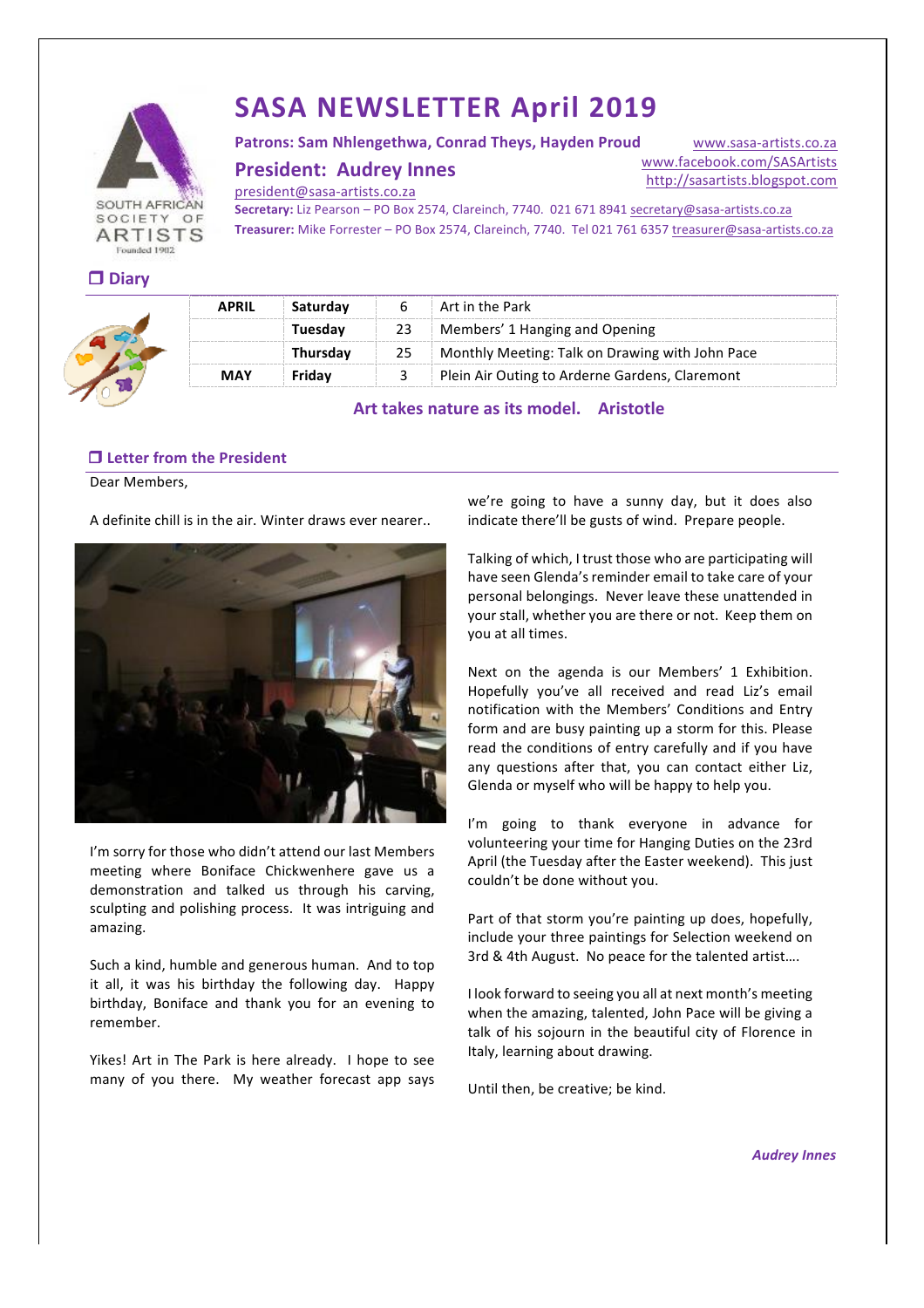## $\Box$  **Member News**

You are invited to bring along your own bits of information to post on the board at the monthly meetings.

Members are also welcome to put up notices advertising their art related products or classes which would be of interest to the members.



If you have any news you would like to share, email secretary@sasa-artists.co.za.

If you would like your name added to the list of art teachers at the end of this newsletter, please email secretary@sasa-artists.co.za.

Many thanks to all the members who have timeously renewed their subs. This month we welcome Jo-Anne Pentz, Jen **Ruga, Ferina Visser, Deirdre Powell and Harry Johnson** to the society.



I'm sure everyone has had their fair share of problems with the load shedding debacle. And unfortunately, it's been affecting us as well. So, if you haven't heard from anyone, please be patient, try again, and if still no response, contact the relevant person via that old fashioned system – the telephone!

We have also been double checking that all the information received has been saved onto the cloud – sometimes we were switched off before the relevant saving could be made – but this takes time, so again, please bear with us.

# $\Box$  **2019 Membership Fees**

A big thank you to all of you who have paid your membership fees for 2019.

If you have paid your 2019 subscription and you no longer receive the newsletter, please urgently contact secretary@sasa-artists.co.za with your proof of payment. You will also need to produce your membership card when claiming your discount at the art shops. Your card can be collected at the monthly meetings (the last Thursday evening of every month at the Athenaeum) or at exhibition hanging days. These

discounts are offered to our members by the art shops and for this we are very grateful, but we do need to conform to their requests of proof of membership.

At the risk of sounding repetitive, it is extremely *important that you use your name, not your membership number, as the beneficiary reference* when paying. We are still receiving payments with the *reference "Membership" or 'SASA' and it is extremely* difficult to trace these payments.



#### $\square$  **SASA Programme - What's on**

#### **Monthly#Meetings**

SASA Monthly Meetings are held at the Athenaeum, Boundary Terraces, off Campground Road, Newlands, on the last Thursday of every month at 19h00. Entry is R10 for members and R20 for guests, including refreshments. We encourage you to attend these meetings, find out what's going on in your society and connect with your fellow artists

#### **Thursday#28#March:#Wood#Sculpture#Demo:#Boniface#Chikwenhere: Report#Back**



What a great evening we had watching Boni work his magic on wood. He demonstrated how he works with a special cutting tool to achieve even the finest detail on his creations. He brought different types of wood including the nearly extinct, sneezewood, and worked on a beautiful piece of mopani for his demonstration. It was wonderful to watch how a shape just emerged from a seemingly ordinary chunk of wood. Thank you, Boniface, for a truly great demo.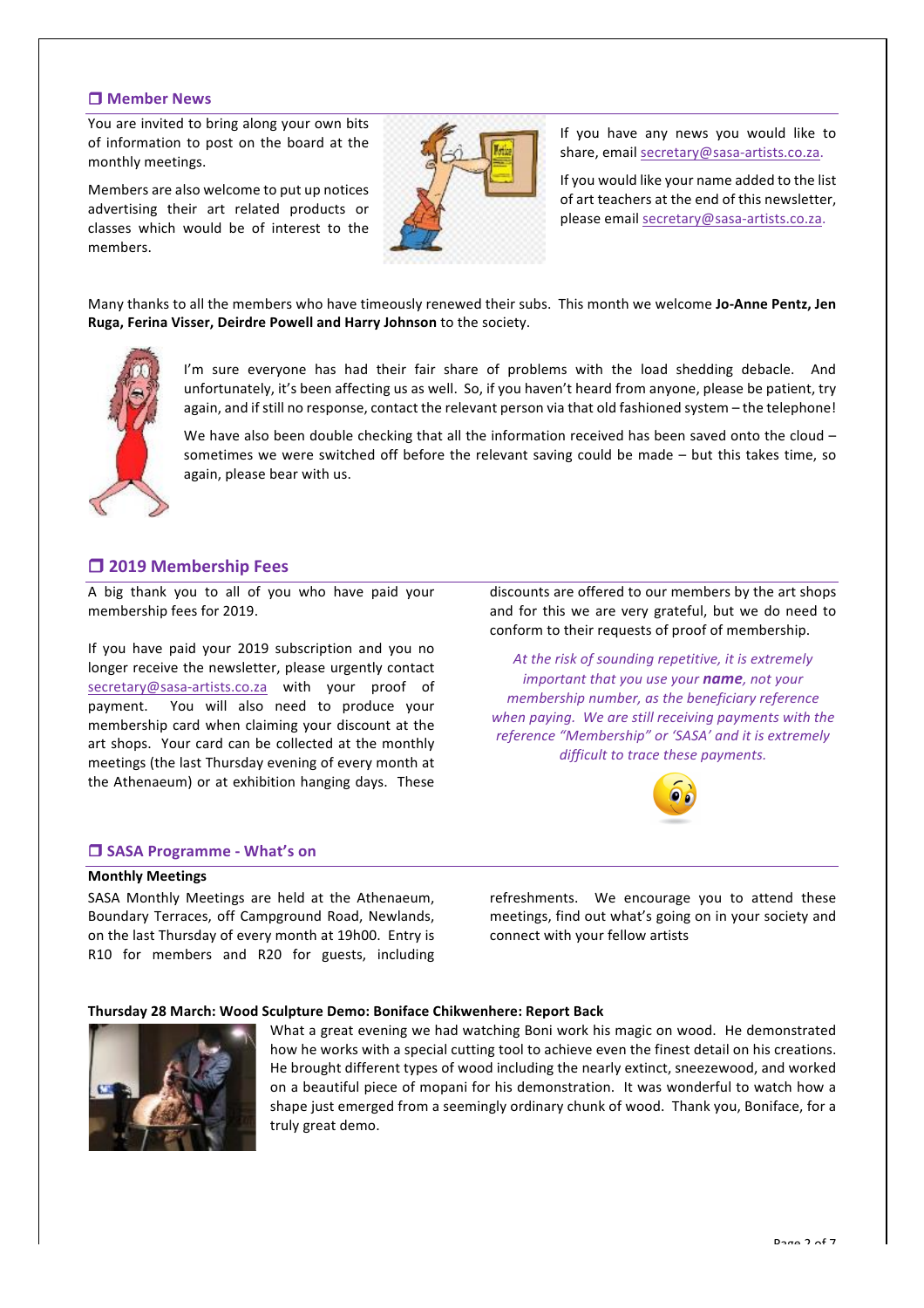#### **Thursday 25 April: Talk by John Pace: On Drawing in Florence, Italy:**



John Pace is now becoming well-known to SASA members, having opened our last Merit Exhibition in January. John recently spent time in Italy at the Florence Art Studio studying the classical drawing techniques of the Italian Masters. He has recorded his journey in Florence with copious notes and scores of pictures on the processes he learnt. Drawing, as we know, is the foundation of any painting, so to find out what John learnt in Italy will be well worth knowing. Diarise the date.

#### Thursday 30 May: Talk by Christopher Reid on the International Watercolour Society of South Africa:

artists worldwide. Well worth finding out more.



Christopher will be talking about the  $W_0$  Watercolour Society in South Africa, how it covers and promotes all water based media and how  $\log_{10}$  they connect internationally with other water media based societies. His talk will cover how  $\frac{1}{2}$   $\frac{1}{8}$  having a global base helps promote South African

## ! **Exhibitions**

## **Art in the Park 2019: 6 April:**



Hopefully the weather will continue to be as wonderful this coming Saturday for our first Art in the Park for 2019. It is a bit later than normal, but we rely on the dates given to us by the City of Cape Town. If you're not taking part, come and support your fellow members and pay a visit to Rondebosch Park. (If you still want to take a stand, please contact Glenda on 082 222 2820 and she may be able to fit you in.)

Our Library is open from 17:45 to 18:50 prior to every monthly meeting. Your membership entitles

#### **Members' 1 Exhibition 23 April – 2 May:**

The first of our two Members' Exhibitions is to be held just after the Easter weekend.

If you are planning on taking part, please could you let us know by emailing secretary@sasa-artists.co.za by April 12, so we have an idea of how many paintings we will be dealing with. Only once we have your response, will we be able to let you know how many works of art you will be able to submit. If you have already replied, thank you.

Conditions of Entry and the entry form have been sent out, but if you haven't received a copy, please email secretary@sasa-artists.co.za and I will re-send.



of the artworks you will be exhibiting for possible use on the posters. These need to be a minimum of 1mg for clarity. Send them to exhibitions@sasa-artists.co.za.

Please remember that we cannot run a successful exhibition without your help. Please volunteer your time to help hang on April 23 – it usually takes the morning

 $-$  and also to sit for half a day during the exhibition. Email% Glenda% at% exhibitions@sasa-artists.co.za or% telephone her on 082 222 2820.

#### ! **Library**



you to take out two items per month. Remember you will be fined for overdue items - R20 for a DVD, R10 for a book and R5 for magazines.

If you want to keep an item out for a second month there will be no fines levied provided you let the librarian know beforehand. Some popular items will only be lent out for a month, for obvious reasons. Email Carrie on carrieart@sinocape.com or alternatively email secretary@sasa-artists.co.za and I will pass the message on to Carrie.



Art supplies I Graphic materials I Paper and board

The Art Shop I 13 Mitchell Street, Hermanus, 7200 I Tel: 028 312-3901 www.brushandcanvas.co.za I Email: artshophermanus@telkomsa.net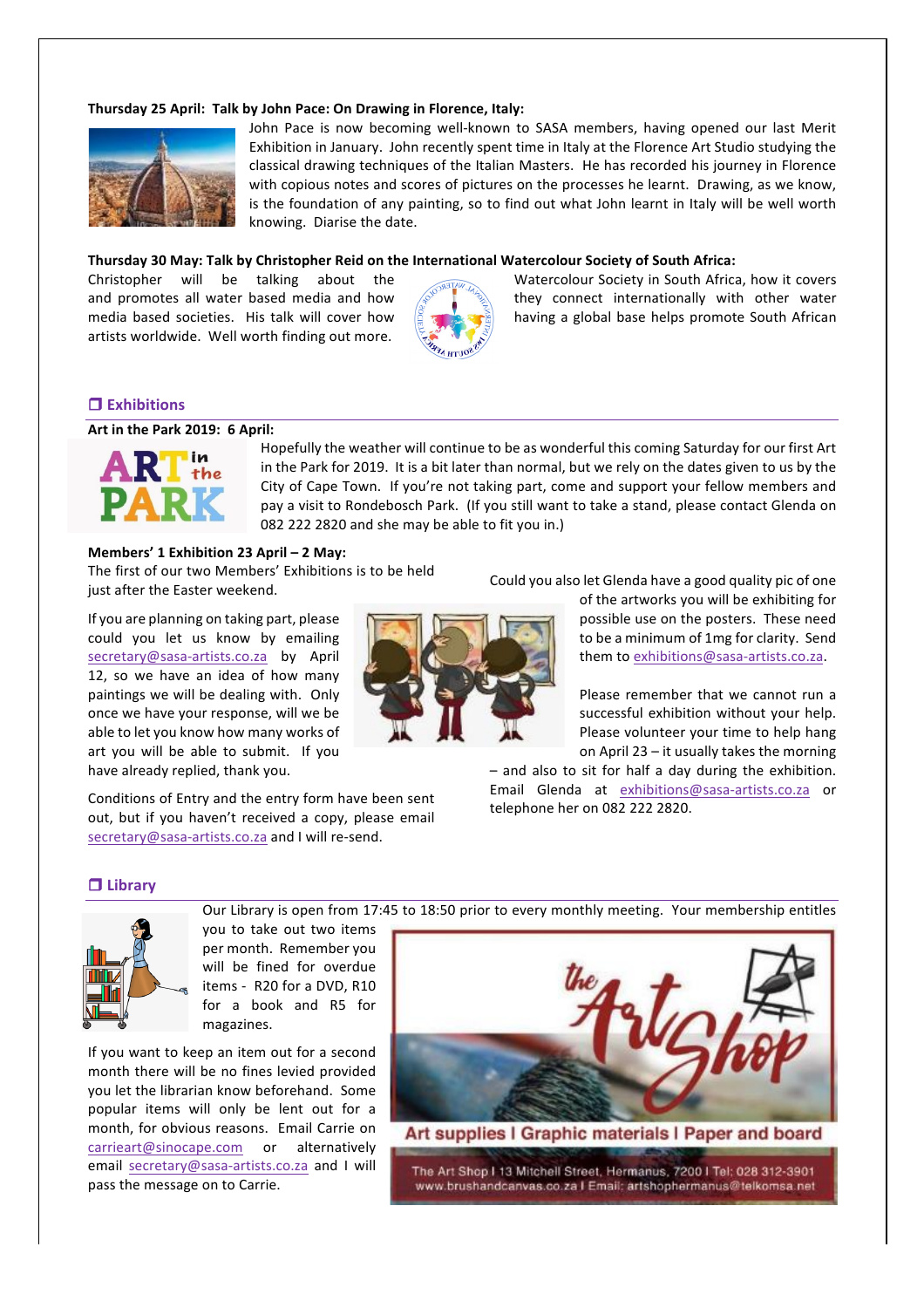## $\Box$  **Plein Air Outing**



#### **Friday 29 March: Kalk Bay: Report Back:**

There was a slight mix-up in the date planning schedule. The outing to Kalk Bay was postponed until Friday March 29. Fortunately, Johan managed to let most people know, but those that did venture out on the Friday prior, had a great day (albeit a bit overcast and breezy), and thoroughly enjoyed it.



What a beautiful day on the 29<sup>th</sup>, the harbour was a picture in itself, just waiting to be put on canvas. Despite some funny incidents with a local seal, it was a thoroughly enjoyable morning.

## **Friday#3#May: Arderne#Gardens,#Main#Road,#Claremont: 09h00 – 12h30**



The Arderne Gardens was established in 1845 by Ralph Henry Arderne. Arderne was a successful timber merchant and cabinet maker who hailed from Cheshire, England. He acquired a piece of land in Claremont, 5.8 Hectares from the historic Stellenberg farm, around the backside of Table Mountain. He built his home and the property became known as The Hill. The gardens are beautiful and are currently being upgraded and maintained by a group of concerned residents together with the City.

There are toilet facilities, but suggest you bring a flask of something to drink and a bite to eat to keep you going. The Gardens are opposite the Claremont

Town Hall in Main Road. If you would like to join in, please email Johann at jjpieterse57@gmail.com.

#### $\Box$  **Workshops, Classes and Information**

Your 2019 membership card will allow you to claim your  $10\%$  discount from the following art shops: Deckle Edge – all branches, The Italian Artshop in Rondebosch, Brush and Canvas in **Claremont, The Art Shop in Hermanus, Artland in Claremont and Oxford Framing & Art Supplies in Gardens Centre and Blouberg.** Also 5% from Art Source in town and Creative Atelier in Durbanville. You will need to present your 2019 membership card when claiming your discount.

#### **Enter the 2019 Tollman Bouchard Finlayson Art Award**

This% year's% theme% is% *Harmony.'* See Information/Rules on the website for details and dates. The closing date for entries is 17 May **2019.** Visit www.hermanusfynarts.co.za for details, rules and entry forms for this competition. 
E-mail artcompetition@hermanusfynarts.co.za for more information or phone competition coordinator Lorna Jakins on 082 443 9956.

For the first time, the Rosebank Rotary Arts **Festival** has been opened to all studios and art groups country wide. This very successful

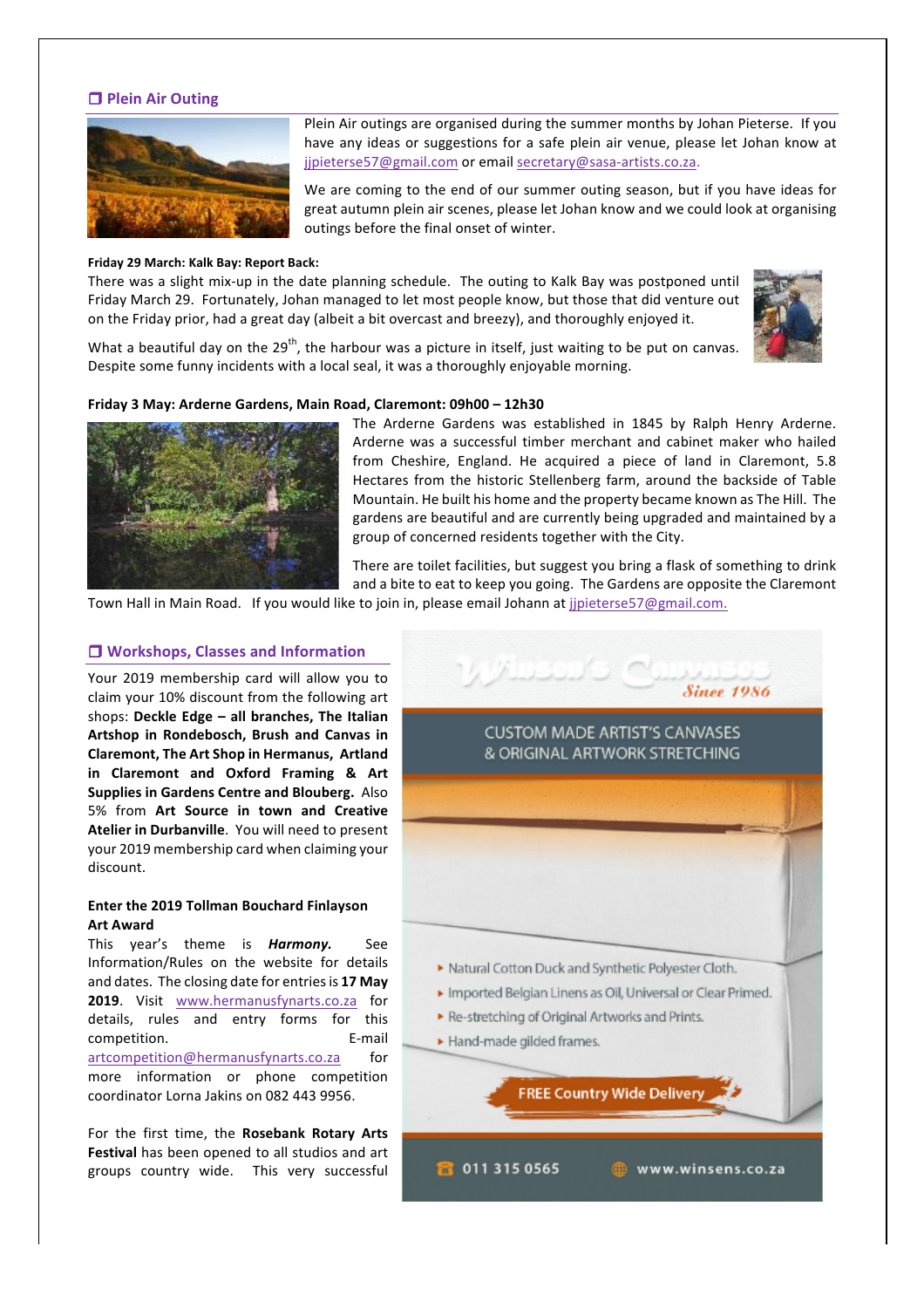exhibition has previously consisted of Figures & Forms members and special Guest Artists.

An invitation is extended to all artists this year. Benefits include no commission to Rotary, own sales onsite, opportunity to enter the Portrait Competition. Contact Ronel Potgieter at 082 684 5318 or artden@artden.co.za. Normal Rate – R1900 per panel. Total amount due will be multiplied by the number of panels booked, 10 or 12 panels.

Rosebank Mall, Ground Floor – Level 2, Upper Floor – Level 3 plus Movie level on ground level. 31 May - 9 June 2019.

Proceeds from exhibition stands after expenses and charity squares sales will go to Senior Youth Leadership Course, SA Guide Dogs, Careers Day.

**ArtB Gallery** in Goodwood invites you to participate in the Tiny Treasures Exhibition 15 May - 4 June (Deadline 8) May) Minimum 2 artworks and



maximum 5. Size is strictly 20x20 cm. See the website for rules and regulations and entry forms: artb@artb.co.za or contact the Gallery Manager for further information on 021 9171197

## $\Box$  **Plein Air and Studio Painting**

'There Must be Another Reason' 2/12/2019 9:23:23 AM by Keith Bond

Several years ago, when painting a studio piece, I would simply enlarge a plein air study. Ironically, the more I liked the plein air piece, the less I liked the studio painting. With time, and with many failed paintings, I began to understand why.

There is a spontaneity and freshness in a plein air piece that you simply cannot replicate in the studio.

If that is true, what is the purpose of studio work? If my muse is in nature, if I can capture colour, value, atmosphere, and have that fresh spontaneous magic to my paintings, then why would I bother to paint in the studio?

Earlier in my career, it was to supply galleries with paintings in the sizes they (and their collectors) wanted. But, my dissatisfaction with many of the resulting paintings caused me to eventually find a truer meaning in my studio work.

My plein air work is about responding emotionally to the moment. But, I have realized that my studio work enables me to explore other ideas, push compositional choices, or push colour to create a mood.

The ways I use my plein air paintings to inform my studio works varies quite a bit from painting to painting depending upon what I want to express.



I will use a few examples to illustrate my points..

Compare these two paintings. You will see that the plein air is much more spontaneous. It has a certain freshness and life that the large studio piece simply doesn't have. I did these two paintings several years ago at about the time when I finally had my "a-ha" moment and realized that I had to have another reason for painting the studio piece besides just making a bigger painting. Had I merely tried to replicate the painting in a larger version, I would have been very disappointed.

As you look at the two, you will notice that the composition is very similar. I did move a few things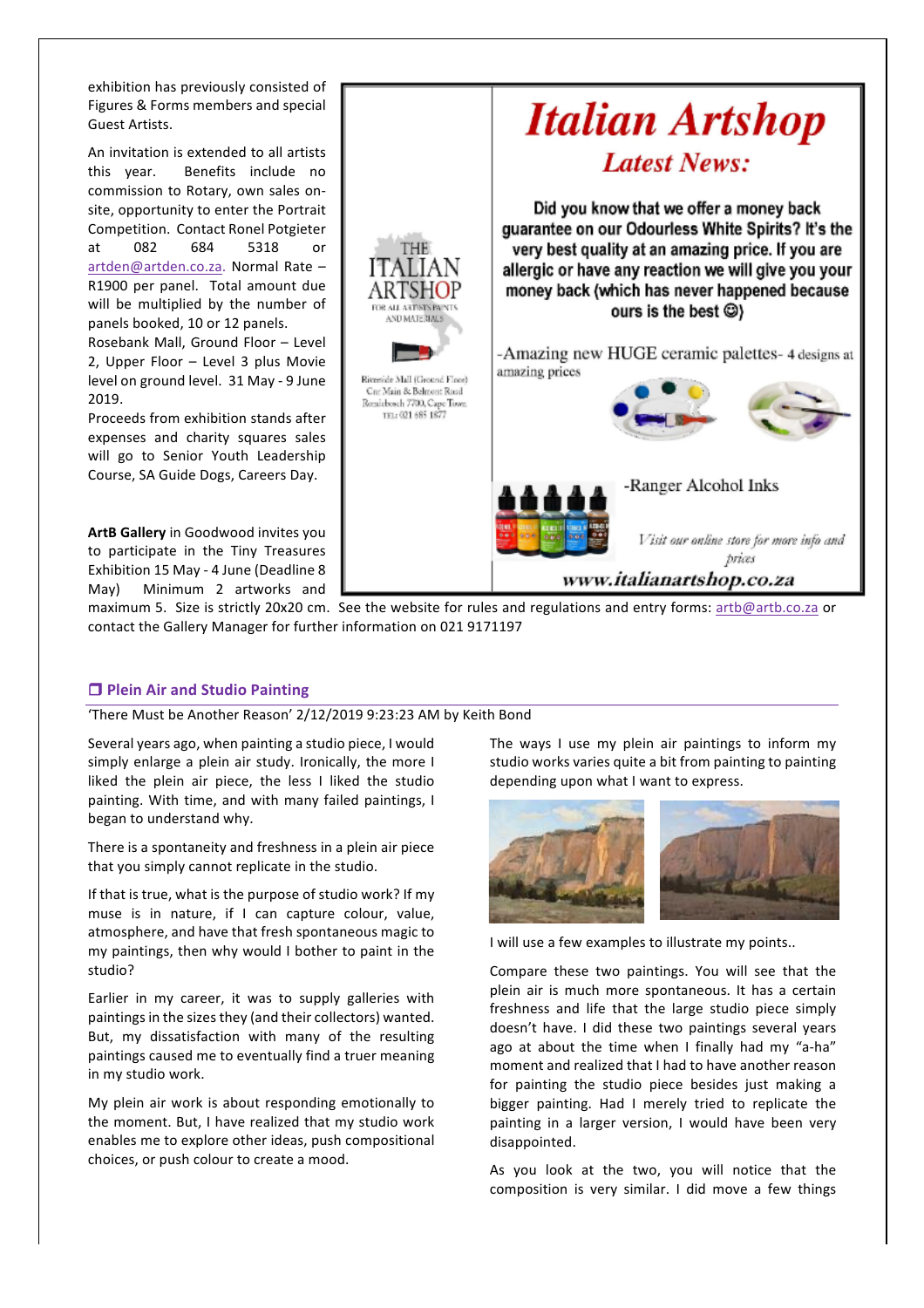around a bit to establish a focal area and lead the eye around the painting better. But the purpose of the larger painting was much more than just that. It was a statement of the monumentality of the massive mesa with its rugged cliffs. This idea demanded a monumental canvas.

While the subject of the plein air piece was light dancing across the cliffs, the subject of the studio painting is the grandeur, strength, power, firmness, etc. of these cliffs. By subduing the colors in the foreground shadow and in the sunlit trees beneath the mesa, the light becomes more reverential and contemplative. It is a quieter moment than is manifest in the plein air.

The brushwork of the plein air painting is very loose. Now, in all fairness, the large studio painting is equally as loose when you look at my brushwork in person. But, what I can say with one brushstroke in the plein air piece takes 100 or more strokes in a painting this size. This is why studio works look less spontaneous and fresh. Therefore, each stroke needs to have meaning and purpose beyond trying to replicate something on a larger scale.



Now, look at another plein air painting. This one was a complete failure. There are many problems with this study. First, it was way too big of a

If you would like your name added to this list, please email secretary@sasa-artists.co.za

canvas to attempt when the sun was setting. My light was gone in 20 minutes. The composition isn't well designed. The distant mountain at the horizon drops off the face of the earth on the left side of the painting. There isn't really a focal point.

But there was a reason I saved the painting: I captured the colour and value relationships.

Over the next couple years, I did 2 studio paintings



using this reference as inspiration. (The first) is a statement about the sweeping panorama of the area. It



was based upon the original idea that failed.

In this second painting  $I$ used memory and imagination to aid me.

This painting feels much

more like the view. The spotted cedars in the foreground give way to the rugged labyrinth of canyons and mesas. It is as if sitting at a place of relative comfort looking upon chaos and the unknown. There is, however, an intrigue or desire to descend into and experience the unknown. The composition is largely made up. But I captured the feeling and spirit of the location.

f you use your plein air as reference for your studio work, realize that you need another reason for the studio painting. Simply enlarging the painting isn't enough. You need to have something new to say, or you need to find a way to improve what you tried to say. If you do, your studio works will speak with authenticity and will be much stronger.

But if you have a successful plein air painting, and you don't have any new idea or purpose to derive a studio work from it, then leave it be.

## □ Art Classes



**Marion# Langton FSASA** offers workshops and classes in watercolour in the Somerset West area. She can be contacted on

mlangton@telkomsa.net.%

Lyn Northam FSASA holds her 'beginner/ get back to it' oil classes at the Newlands Scout Hall on Thursday mornings. Contact her at northamlyn@gmail.com

**Wyn Rossouw FSASA** offers regular workshops and classes in the Bergvliet area specialising in drawing. 
Her email is wynrossouw@icloud.com.%